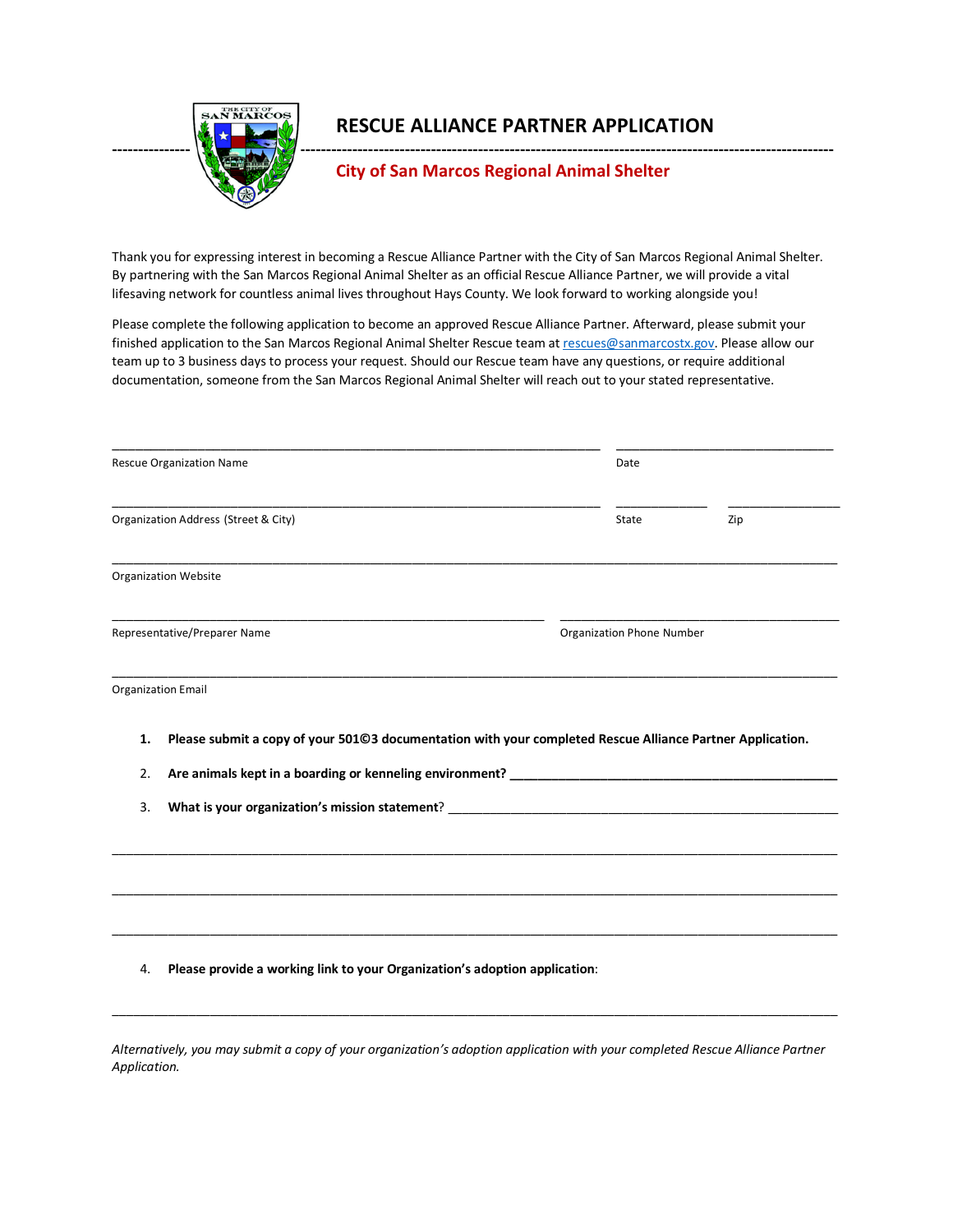## **5. Please provide the names and positions of your Organization's Board Members:**

| 1. |      |          |
|----|------|----------|
|    | Name | Position |
|    |      |          |
| 2. | Name | Position |
| 3. |      |          |
|    | Name | Position |
| 4. |      |          |
|    | Name | Position |
| 5. |      |          |
|    | Name | Position |

**6. Please provide the names and reference information for 2 veterinary practices that provide services for but are not associated with your Organization. Preferably, these references should be local for your organization. Should you wish to provide more than 2, please submit them along with your completed application.** 

| Veterinarian Name                                                                              | <b>Practice Name</b>                                                                                                 | City                                            |
|------------------------------------------------------------------------------------------------|----------------------------------------------------------------------------------------------------------------------|-------------------------------------------------|
|                                                                                                |                                                                                                                      |                                                 |
| 2.<br><u> 1980 - John Stone, Amerikaansk politiker (</u>                                       |                                                                                                                      |                                                 |
| Veterinarian Name                                                                              | <b>Practice Name</b>                                                                                                 | City                                            |
|                                                                                                |                                                                                                                      |                                                 |
|                                                                                                | 7. Please provide the names and reference information for 2 animal shelters that your Organization has established a |                                                 |
|                                                                                                | working relationship with. Should you wish to provide more than 2, please submit them along with your completed      |                                                 |
|                                                                                                |                                                                                                                      |                                                 |
| application.                                                                                   |                                                                                                                      |                                                 |
|                                                                                                |                                                                                                                      |                                                 |
|                                                                                                |                                                                                                                      |                                                 |
|                                                                                                |                                                                                                                      |                                                 |
| <u> 1980 - Jan James James Barnett, fransk politik (d. 1980)</u><br><b>Animal Shelter Name</b> |                                                                                                                      | City                                            |
|                                                                                                |                                                                                                                      |                                                 |
|                                                                                                |                                                                                                                      |                                                 |
| [Optional] Shelter Representative Name                                                         |                                                                                                                      | [Optional] Shelter Representative Email Address |
|                                                                                                |                                                                                                                      |                                                 |
| $\mathbf{1}$<br>$\mathfrak{D}$ .                                                               |                                                                                                                      |                                                 |
| <b>Animal Shelter Name</b>                                                                     |                                                                                                                      | City                                            |
| [Optional] Shelter Representative Name                                                         |                                                                                                                      | [Optional] Shelter Representative Email Address |